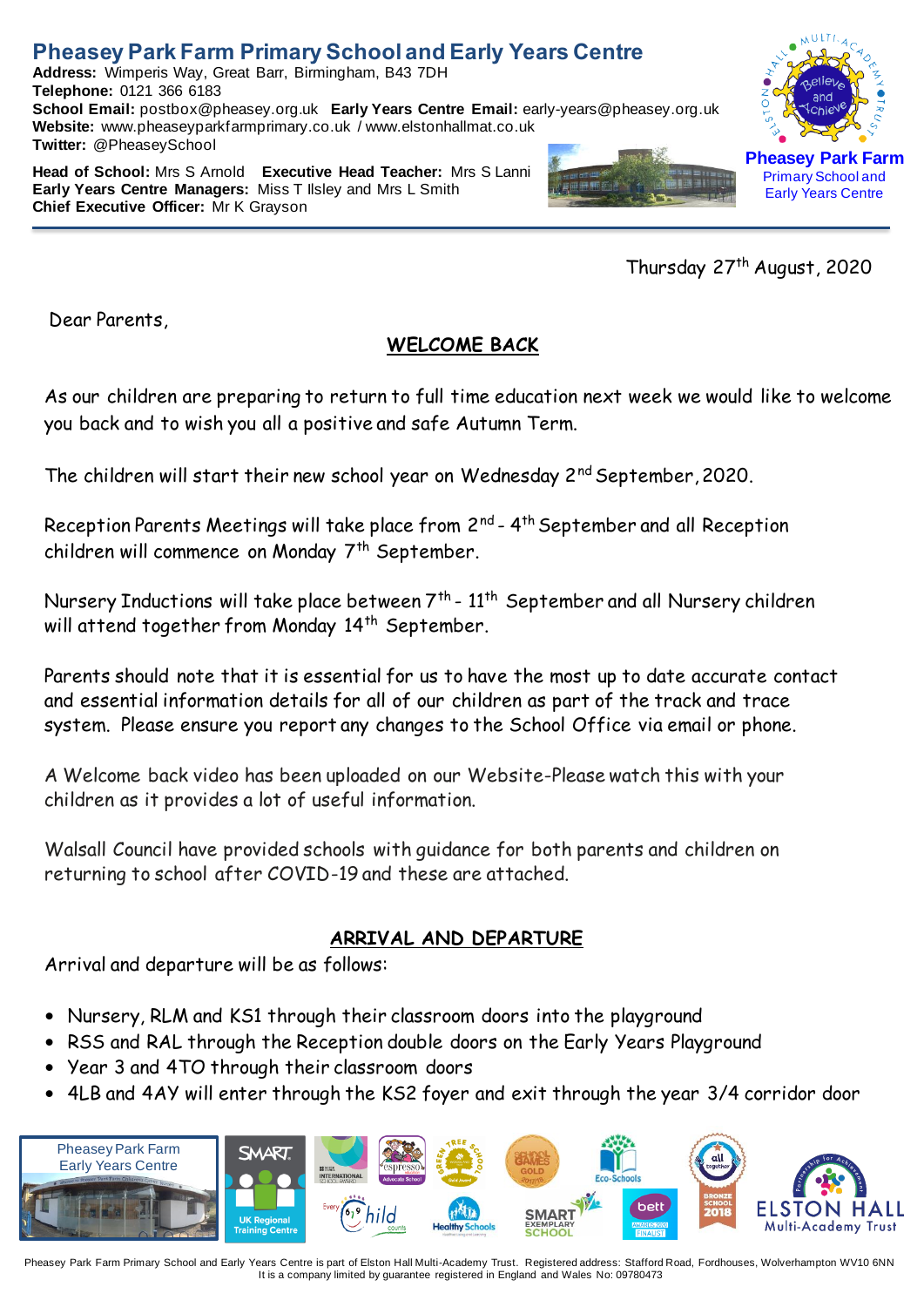**Address:** Wimperis Way, Great Barr, Birmingham, B43 7DH **Telephone:** 0121 366 6183 **School Email:** postbox@pheasey.org.uk **Early Years Centre Email:** [early-years@pheasey.o](mailto:early-years@pheasey)rg.uk **Website:** [www.pheaseyparkfarmprimary.co.uk](http://www.pheaseyparkfarmprimary.co.uk/) / www.elstonhallmat.co.uk **Twitter:** @PheaseySchool



**Head of School:** Mrs S Arnold **Executive Head Teacher:** Mrs S Lanni **Early Years Centre Managers:** Miss T Ilsley and Mrs L Smith **Chief Executive Officer:** Mr K Grayson



**Pheasey Park Farm** Primary School and Early Years Centre

- Year 6 through the KS2 foyer
- Year 5 through the Community Room

Classrooms with external doors will clearly show the class name in the window. Staff will be available in school to direct children to their new classrooms.

Before and After School club is open and please make contact with the Early Years Centre if you require this provision.

Monday to Thursday school will open and close at the following times:

Morning Nursery: 8.45 am – 11:45 am Afternoon Nursery: 12.30 pm – 3.30 pm Reception: 8:40 am – 3.25 pm KS1: 8.50 am – 3.10 pm KS2: 9.00 am – 3.20 pm

Children must arrive at their designated time to walk straight into class. Please do not arrive on site with your children before your designated time. There is currently no one way system in place however we do require parents to follow the drop off/collection times and it is important that parents socially distance whilst on school site. Please note that parents will not be able to cross the main reception foyer when arriving or exiting school. Please enter and exit the KS1 Playground via the gates on the playground only.

Due to the situation that remains around COVID-19 school will close earlier than normal every Friday in order for the school to be deep cleaned on a weekly basis. Reception and children in KS1 will finish at 1.45pm and children in KS2 will finish at 1.30pm. Children must be collected promptly. Collection will be dismissed from their usual dismissal doors.

PM Nursery will continue to finish at 3:30 pm as usual as Nursery operate in a separate bubble.

Please note that all children must be collected by a responsible adult (aged 16 years or over). For Years 5 and 6 pupils who are walking home alone we must have parental consent on the appropriate form. The online consent form was sent via text on  $21^{st}$  August. if you have not received this

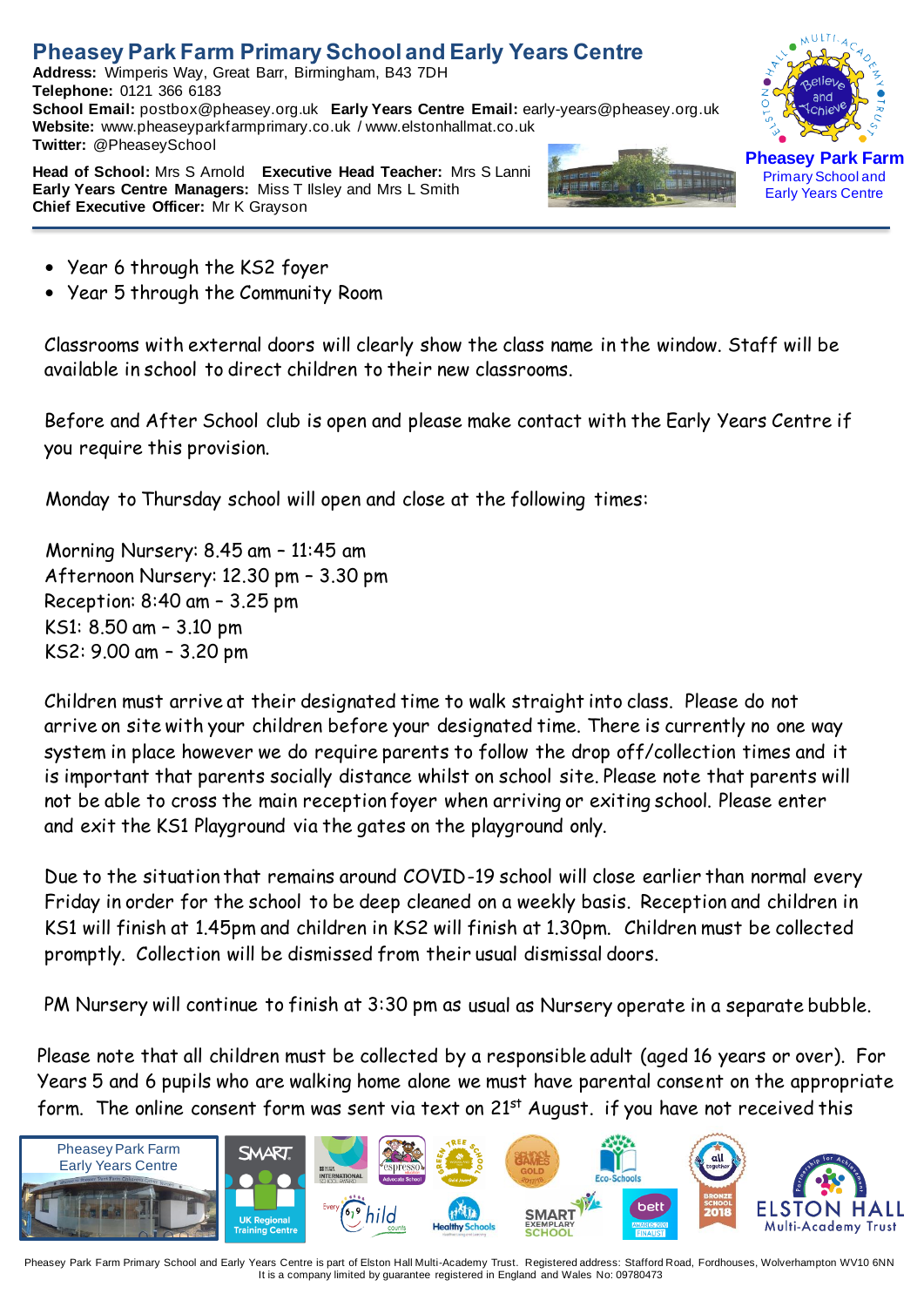**Address:** Wimperis Way, Great Barr, Birmingham, B43 7DH **Telephone:** 0121 366 6183 **School Email:** postbox@pheasey.org.uk **Early Years Centre Email:** [early-years@pheasey.o](mailto:early-years@pheasey)rg.uk **Website:** [www.pheaseyparkfarmprimary.co.uk](http://www.pheaseyparkfarmprimary.co.uk/) / www.elstonhallmat.co.uk **Twitter:** @PheaseySchool

**Head of School:** Mrs S Arnold **Executive Head Teacher:** Mrs S Lanni **Early Years Centre Managers:** Miss T Ilsley and Mrs L Smith **Chief Executive Officer:** Mr K Grayson





Primary School and Early Years Centre

please email [postbox@pheasey.org.uk.](mailto:postbox@pheasey.org.uk) Children without consent will not be dismissed unless an adult listed on their Essential Information is present at the dismissal doors.

#### **COMMUNICATING WITH STAFF**

During this term parents will not be able to access the School Office on a regular basis like we have been able to facilitate in the past. We need to continue to minimise the number of parents/visitors in school for the continued safety of our children and staff. If you have any queries or questions, please do call or email the School Office.

Parents must not enter the school building without an appointment. Please phone or email the School Office to make an appointment if needed.

### **SCHOOL FACILITIES**

As mentioned we will be minimising the number of parents/visitors in school therefore please note that the staff toilets will no longer be available for parents to use.

### **ORGANISATION**

During this term children will not be able to move classes for Maths and English and will instead be taught all day and every day in mixed ability classes still operating as a safe bubble. Additionally PE and Swimming will not take place this term however children will get regular outdoor time.

Extra Curricular Clubs will unfortunately not be able to take place during the Autumn Term and we will re-assess the situation for the Spring Term.

For children who require tuck at breaktime to reduce the handling of cash no change will be given, therefore please ensure you have checked the tuck price list and send your child with the exact money each day. 10p and 20p pieces only please. The children can place their order and pay for tuck in the classroom during morning registration. KS1 will continue to have the option of a piece of fruit provided in school. A reduced tuck trolley will be running for Autumn Term initially and a copy is attached.

All children should bring with them a bottle of water to drink throughout the day and if not having a school dinner a packed lunch.

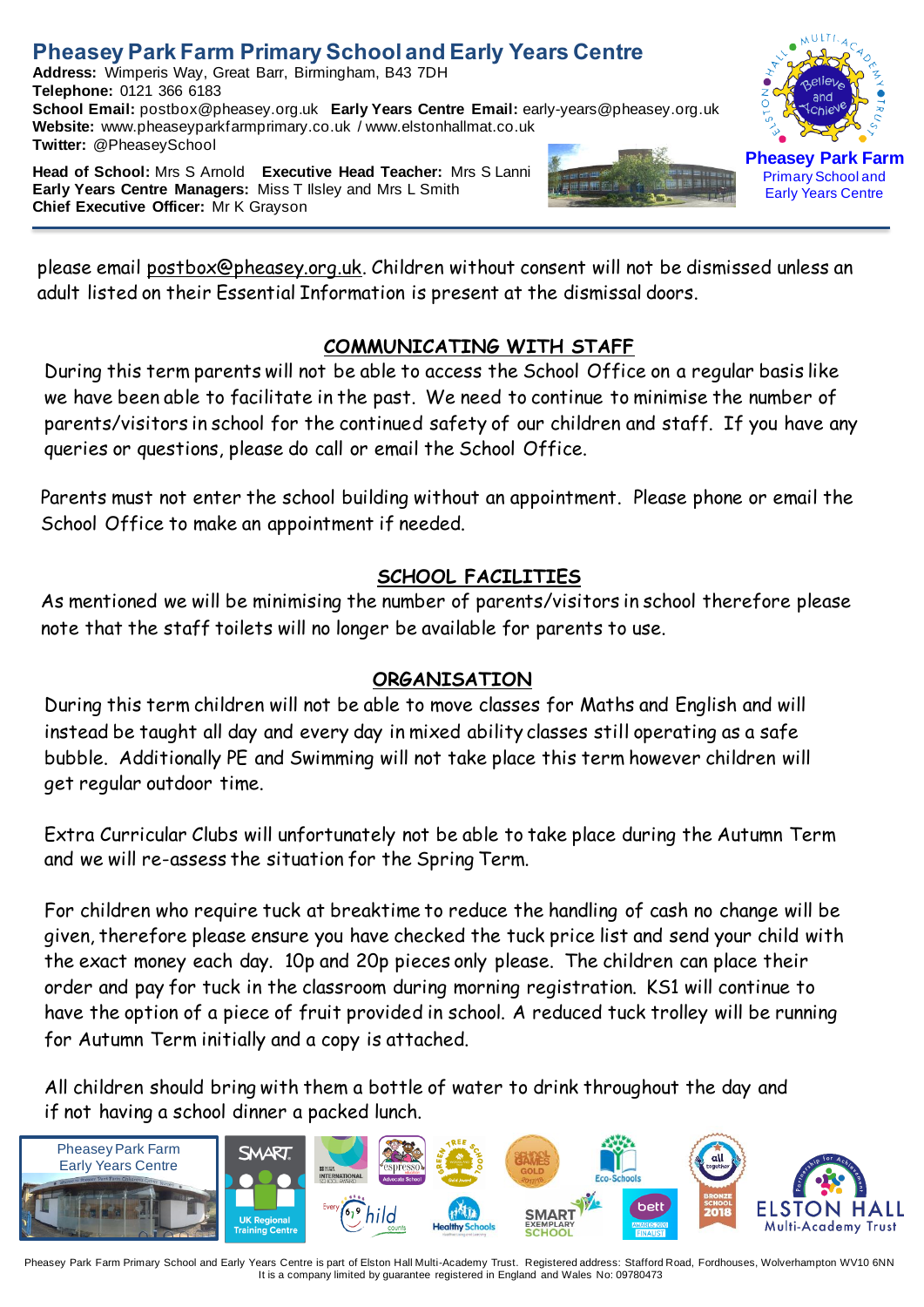**Address:** Wimperis Way, Great Barr, Birmingham, B43 7DH **Telephone:** 0121 366 6183 **School Email:** postbox@pheasey.org.uk **Early Years Centre Email:** [early-years@pheasey.o](mailto:early-years@pheasey)rg.uk **Website:** [www.pheaseyparkfarmprimary.co.uk](http://www.pheaseyparkfarmprimary.co.uk/) / www.elstonhallmat.co.uk **Twitter:** @PheaseySchool

**Head of School:** Mrs S Arnold **Executive Head Teacher:** Mrs S Lanni **Early Years Centre Managers:** Miss T Ilsley and Mrs L Smith **Chief Executive Officer:** Mr K Grayson





School meals will be available as usual however lunchtimes will be staggered. Payment of  $£2.10$ per day for school meals will need to be made via SIMS Pay. Please ensure your child has money on their SIMS Pay account at the start of each week. If you have an outstanding dinner money balance from Spring Term we ask that this is cleared in September. Parents of children moving into Year 3 now have access to the Dinner Money option in SIMS Pay.

We will also not be able to send reading books home during the Autumn Term however we intend to continue with our on line learning and we hope that we can provide Homework and other activities including reading on line and build upon the excellent work that we have already undertaken during lockdown. Further information will follow.

All stationery your child will need in school will be provided for them and they will keep this in their tray in the classroom. Children will not be sharing equipment. Please do not send pencil cases or other equipment in from home.

Please note that toilets, classroom surfaces and door handles will be cleaned during the day and at the end of each day to ensure school is as clean as possible for both our children and staff.

#### **UNIFORM**

As you are aware our school logo has recently been updated and this will be gradually phased into our uniform. From September, children can wear jumpers/cardigans/PE TShirt/Polo shirts bearing either logo. Please note that all children must return to school in full uniform. Children do have the option to wear the Summer uniform until October half term.

Our uniform suppliers are:

Crested School Wear, 7 Victorian Arcade, Walsall Town Centre, WS1 1RE, 01922 276266, [https://www.crestedschoolwear.co.uk/product-category/schools/p](https://www.crestedschoolwear.co.uk/product-category/schools/p-r/pheasey-park-farm/)[r/pheasey-](https://www.crestedschoolwear.co.uk/product-category/schools/p-r/pheasey-park-farm/) [park-farm/](https://www.crestedschoolwear.co.uk/product-category/schools/p-r/pheasey-park-farm/)

Uniforms Plus, 935 Walsall Road, Great Barr, Birmingham, B42 1TN, 0121 357 8285. [www.uniformsplus.co.uk](http://www.uniformsplus.co.uk/)